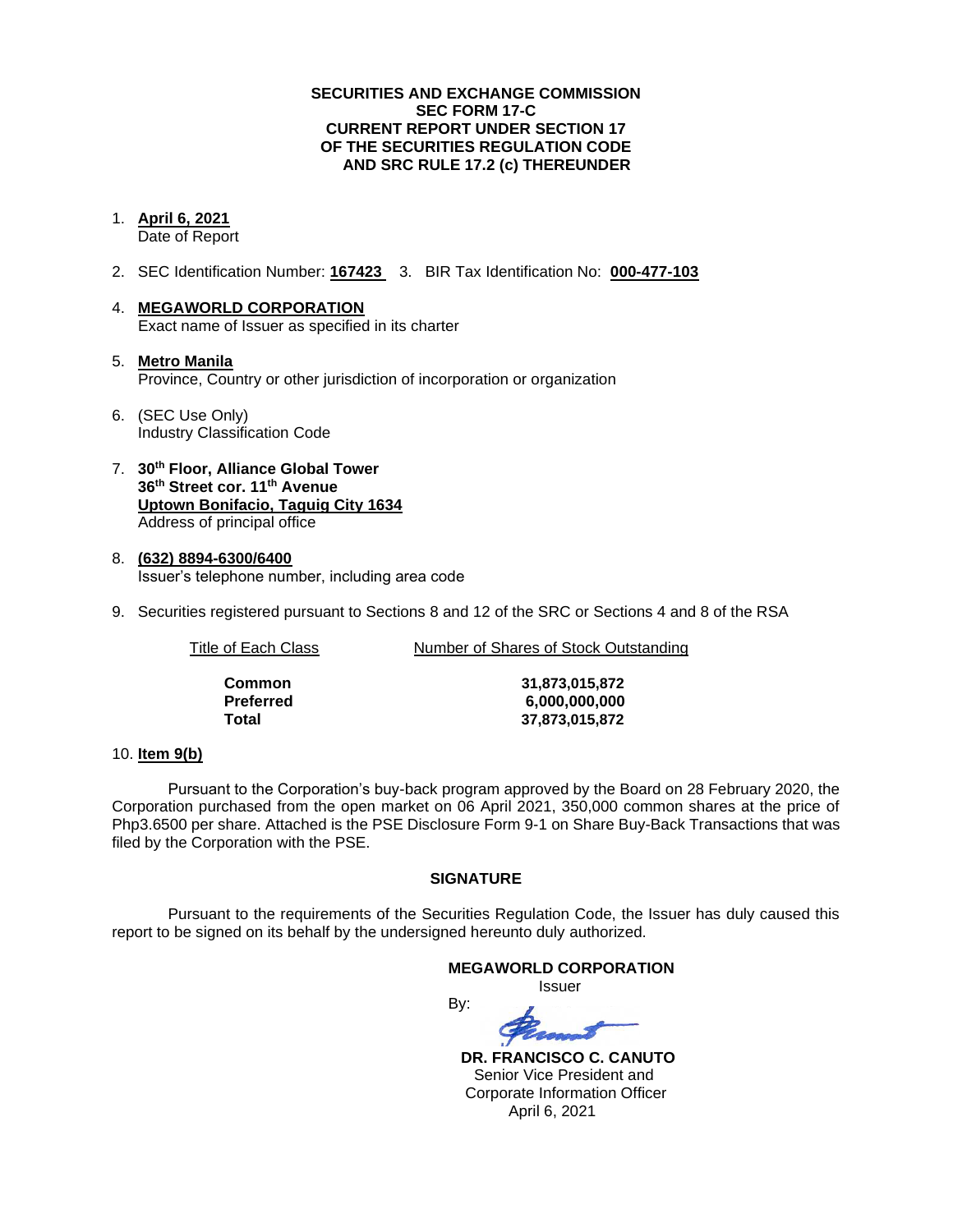## **SECURITIES AND EXCHANGE COMMISSION SEC FORM 17-C**

## **CURRENT REPORT UNDER SECTION 17 OF THE SECURITIES REGULATION CODE AND SRC RULE 17.2(c) THEREUNDER**

| 1. Date of Report (Date of earliest event reported)<br>Apr 6, 2021                                                                                                     |                                                                                                   |  |  |  |
|------------------------------------------------------------------------------------------------------------------------------------------------------------------------|---------------------------------------------------------------------------------------------------|--|--|--|
| 2. SEC Identification Number                                                                                                                                           |                                                                                                   |  |  |  |
| 167423                                                                                                                                                                 |                                                                                                   |  |  |  |
| 3. BIR Tax Identification No.                                                                                                                                          |                                                                                                   |  |  |  |
| 000-477-103                                                                                                                                                            |                                                                                                   |  |  |  |
| 4. Exact name of issuer as specified in its charter                                                                                                                    |                                                                                                   |  |  |  |
| <b>MEGAWORLD CORPORATION</b>                                                                                                                                           |                                                                                                   |  |  |  |
| 5. Province, country or other jurisdiction of incorporation                                                                                                            |                                                                                                   |  |  |  |
| <b>Metro Manila</b>                                                                                                                                                    |                                                                                                   |  |  |  |
|                                                                                                                                                                        | 6. Industry Classification Code(SEC Use Only)                                                     |  |  |  |
| 7. Address of principal office<br>30th Floor, Alliance Global Tower 36th Street cor. 11th Avenue Uptown Bonifacio,<br><b>Taguig City</b><br><b>Postal Code</b><br>1634 |                                                                                                   |  |  |  |
|                                                                                                                                                                        | 8. Issuer's telephone number, including area code<br>(632) 8894-6300/640                          |  |  |  |
|                                                                                                                                                                        | 9. Former name or former address, if changed since last report                                    |  |  |  |
| N/A                                                                                                                                                                    |                                                                                                   |  |  |  |
|                                                                                                                                                                        | 10. Securities registered pursuant to Sections 8 and 12 of the SRC or Sections 4 and 8 of the RSA |  |  |  |
| <b>Title of Each Class</b>                                                                                                                                             | Number of Shares of Common Stock Outstanding and Amount of Debt Outstanding                       |  |  |  |
| Common                                                                                                                                                                 | 31,873,015,872                                                                                    |  |  |  |
| Preferred                                                                                                                                                              | 6,000,000,000                                                                                     |  |  |  |
|                                                                                                                                                                        | 11. Indicate the item numbers reported herein                                                     |  |  |  |
| Item $9(b)$                                                                                                                                                            |                                                                                                   |  |  |  |

The Exchange does not warrant and holds no responsibility for the veracity of the facts and representations contained in all corporate disclosures, including financial reports. All data contained herein are prepared and submitted by the disclosing party to the Exchange, and are disseminated solely for purposes of information. Any questions on the data contained herein should be addressed directly to the Corporate Information Officer of the disclosing party.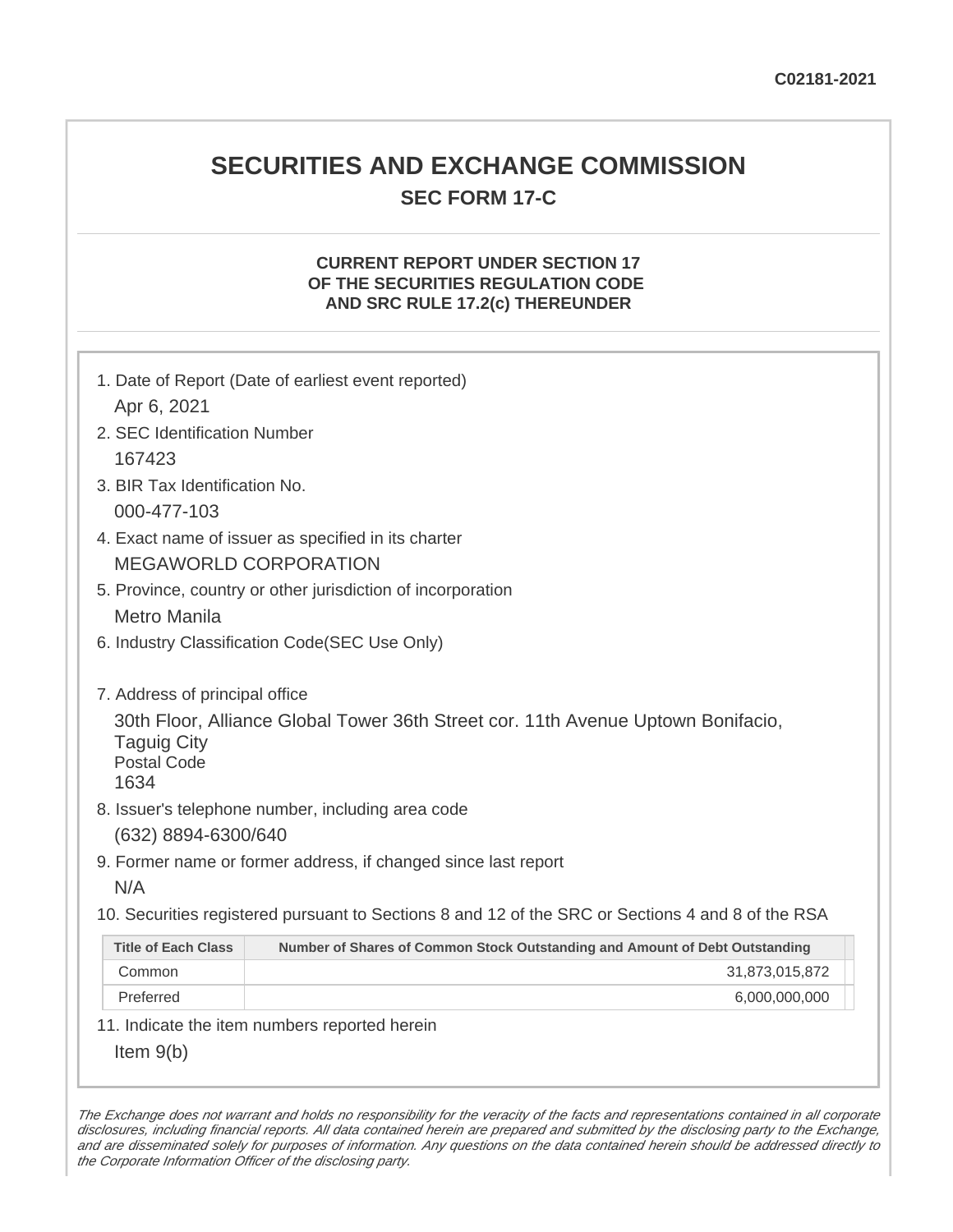

# **Megaworld Corporation MEG**

## **PSE Disclosure Form 9-1 - Share Buy-Back Transactions References: Section 9 of the Revised Disclosure Rules**

**Subject of the Disclosure**

Share Buy-Back Transactions

**Background/Description of the Disclosure**

Pursuant to the Corporation's buy-back program approved by the Board on 28 February 2020, the Corporation purchased from the open market on 06 April 2021, 350,000 common shares at the price of Php3.6500 per share. Attached is the PSE Disclosure Form 9-1 on Share Buy-Back Transactions that was filed by the Corporation with the PSE.

## **Type of Securities**

- **☑** Common
- □ Preferred N/A
- D Others N/A

#### **Details of Share Buy-Back Transaction(s)**

| Date of Transaction | <b>Number of Shares Purchased</b> | <b>Price Per Share</b> |
|---------------------|-----------------------------------|------------------------|
| Apr 6, 2021         | 350,000                           | 3.6500                 |
|                     | 350,000                           |                        |

#### **Effects on Number of Shares**

|                           | <b>Before</b>  | After          |
|---------------------------|----------------|----------------|
| <b>Outstanding Shares</b> | 31,873,365,872 | 31,873,015,872 |
| <b>Treasury Shares</b>    | 497,500,000    | 497,850,000    |

| <b>Cumulative Number of</b><br><b>Shares Purchased to</b><br>Date <sup>1</sup> | 367,930,000         |
|--------------------------------------------------------------------------------|---------------------|
| <b>Total Amount</b><br><b>Appropriated for the</b><br><b>Buy-Back Program</b>  | Php5,000,000,000.00 |